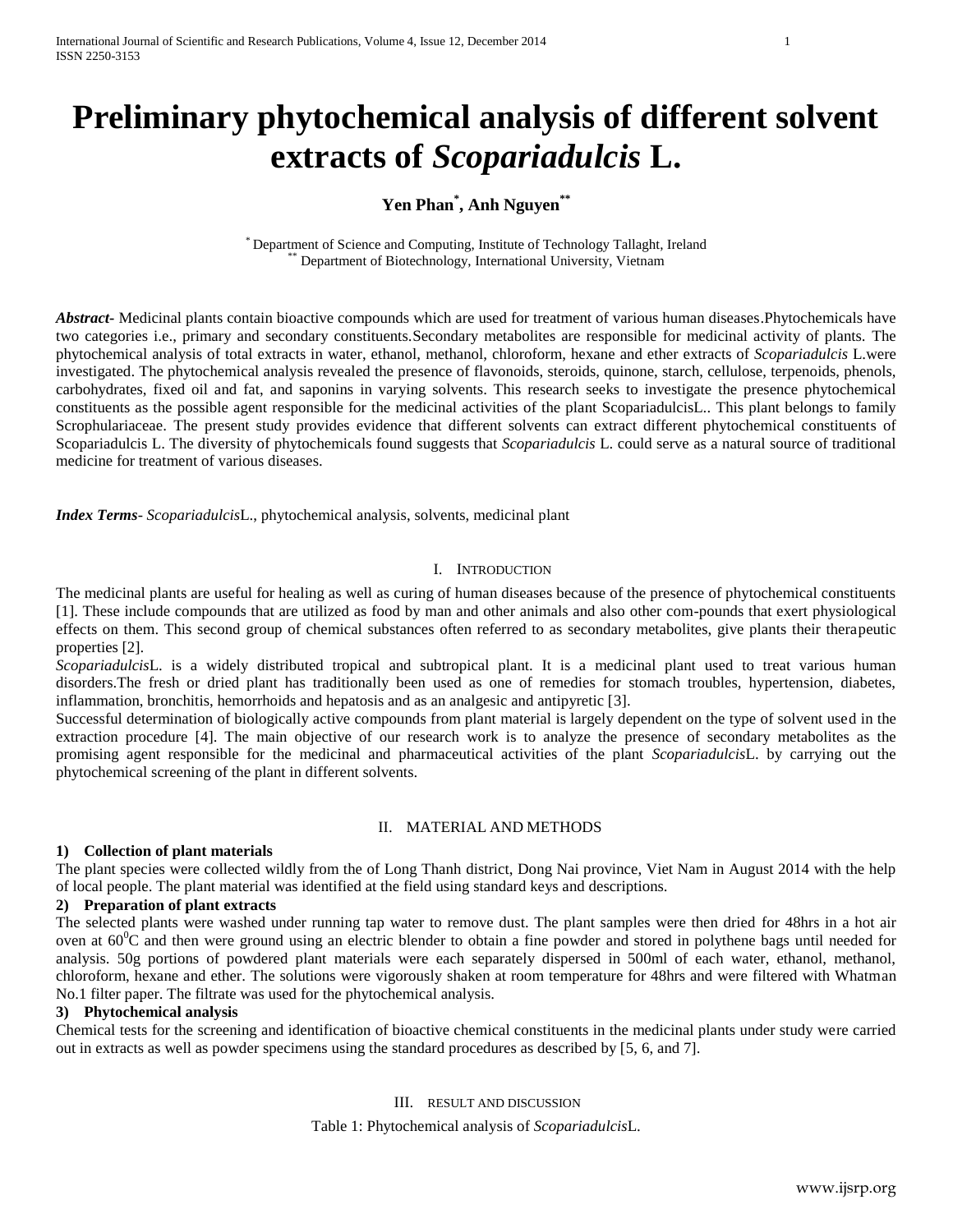| <b>Constituent</b> | <b>Aqueous</b><br>extract | <b>Ethanol</b><br>extract | <b>Methanol</b><br>extract | <b>Chloroform</b><br>extract | <b>Hexane</b><br>extract | <b>Ether extract</b> |
|--------------------|---------------------------|---------------------------|----------------------------|------------------------------|--------------------------|----------------------|
| Flavonoids         |                           |                           |                            | +                            |                          |                      |
| Steroids           |                           |                           | $\overline{\phantom{a}}$   |                              |                          |                      |
| Quinone            |                           |                           |                            |                              |                          |                      |
| Starch             | $^+$                      | $^{+}$                    |                            |                              | $^{+}$                   | $^+$                 |
| Anthocyanin        |                           |                           |                            |                              |                          |                      |
| Cellulose          |                           |                           |                            | $^+$                         |                          | -                    |
| Terpenoids         |                           |                           |                            |                              |                          |                      |
| Phenols            |                           |                           |                            |                              |                          |                      |
| Carbohydrates      |                           |                           |                            |                              |                          |                      |
| Fixed oil and Fat  |                           |                           |                            |                              |                          |                      |
| Saponins           |                           |                           |                            |                              |                          |                      |

The study has revealed the presence of phytochemicals considered as active medicinal chemical constituents. Of the eleven phytochemicals screened for, ten were found present in various solvent extracts. They are of flavonoids, steroids, quinone, starch, cellulose, terpenoids, phenols, carbohydrates, fixed oil and fat, and Saponins. Anthocyanin was not detected in six different solvents.

The extraction of phytochemicals is dependent on the dissolution of each compound in the plant material matrix and their diffusion into the external solvent [8], therefore the choice of extraction solvent is one of the most important matters to consider for solid-liquid extraction. The factors that need to be considered when choosing the solvent or solvent system for extraction of phytochemicals are safety of the solvent and potential for formation or extraction of undesirable compounds and finally solubility of the target compound [9, 10].

The result indicates that*Scopariadulcis* L. is a promising herbal of pharmaceutically important phytochemicals.Terpenoids can have medicinal properties such as anticarcinogenic (e.g. perilla alcohol), antimalarial (e.g. artemisinin), anti-ulcer, hepaticidal, antimicrobial or diuretic (e.g. glycyrrhizin) activity and the sesquiterpenoid antimalarial drug artimisinin and the diterpenoid anticancer drug taxol [11,12]. Flavonoids have been stated to possess many useful properties, containing anti-inflammatory activity, enzyme inhibition, antimicrobial activity, oestrogenic activity, anti-allergic activity, antioxidant activity, vascular activity and cytotoxic antitumor activity [13].

#### IV. CONCLUSION

Those phytochemicals were revealed differently in different solvents.The study concluded that the choosing of solvent could have produced diversely number of secondary metabolites which are responsible for many medicinal and pharmaceutical properties. The plant Scopariadulcis L. should be investigated under more researches to utilize its potential activities. Furthermore, isolation, purification, and characterization of the phytochemicals found present should also be considered for future investigation.

#### ACKNOWLEDGMENT

The authors would like to express their sincere thanks to the Applied Chemistry Laboratory, International University, Viet Nam National University, Ho Chi Minh City for providing the laboratory facilities used in the research in completing the project.

#### **REFERENCES**

- [1] Nostro A, Germanò MP, D'angelo V, Marino A, Cannatelli MA (2000). Extraction methods and bioautography for evaluation of medicinal plant antimicrobial activity. Lett Appl Microbiol 30: 379-384.
- [2] Evans WC (2002). Trease and Evans Pharmacognosy, 15th edition. W.B Sauders Company Ltd, London. pp 137-139,230-240.
- [3] Latha, M., Pari, L., Ramkumar , K. M., Rajaguru, P., Suresh, T., Dhanabal, T., Sitasawad, S. and Bhonde R. (2009). Antidiabetic effects of scoparic acid D isolated from Scoparia dulcis in rats with streptozotocininduced diabetes. Nat. Prod. Res. 23(16): 1528–1540
- [4] P. Tiwari, B. Kumar, M. Kaur, G. Kaur, H. Kaur, Int. Pharm. Sciencia, 2011, 1, 98-106
- [5] Harborne JB . Methods of plant analysis. In: Phytochemical Methods (Chapman and Hall, London. 1973)
- [6] Sofowora A (1993). Medicinal Plants and Traditional Medicine in Africa. John Wiley and Sons Limited, 2: 96-106
- [7] Trease GE, Evans WC Pharmacognosy ( 15th Edn. Saunders, pp. 214-393. 2002)
- [8] Shi, J., Nawaz, H., Pohorly, J., Mittal, G., Kakuda, Y. and Jiang, Y. (2005). Extraction of Polyphenolics from Plant Material for Functional Foods—Engineering and Technology. *Food Reviews International*, 21(1), pp.139-166.
- [9] Seidel, V. (2012). Initial and Bulk Extraction of Natural Products Isolation. *Methods in Molecular Biology*, pp.27-41.
- [10] Tiwari, B., Brunton, N. and Brennan, C. (2013). *Handbook of plant food phytochemicals*. Chichester: Wiley-Blackwell.
- [11] Langenheim JH. Higher plant terpenoids: A phytocentric overview of their ecological roles. Journal of Chemical Ecology, 1994; 20: 1223- 1280
- [12] Dudareva N, Pichersky E, Gershenzon J. Biochemistry of plant volatiles. Plant Physiology, 2004; 135: 1893–1902
- [13] Tapas AR, Sakarkar DM, Kakde RB. Flavonoids as Nutraceuticals: A Review.Tropical Journal of Pharmaceutical Research, 2008; 7: 1089-1099